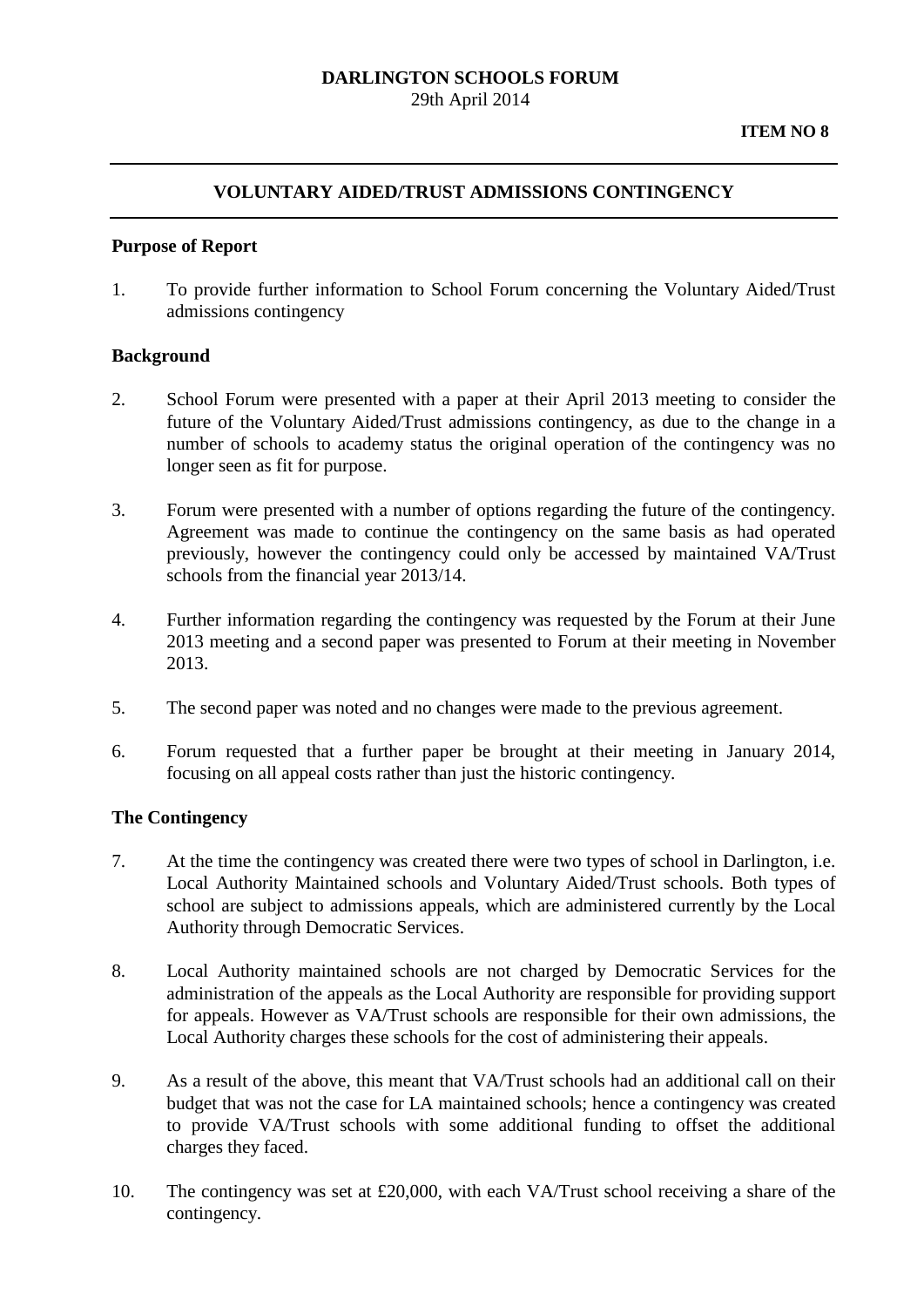- 11. The mechanism for sharing the contingency was based on the following payment mechanism.
	- Each school received a lump sum, at £250 per primary and £1,000 per secondary
	- After the lump sum, £16,250 was available to share between all schools. This was shared on a pro-rata basis between the schools based on the number of appeals they had undertaken.
	- The number of appeals used was based on a three year rolling number (to take account of exceptional years).
	- The following illustrates a payment. Primary school A has average 3 appeals over the last three years. In that three year period the total average appeals number 30. Primary school A therefore receives £1,875 of the contingency i.e. £250 lump sum plus £1,625 (3/30 \* £16,250).
- 12. The payment mechanism for the admissions contingency in no way reflected what schools were actually charged by the Local Authority for admission appeals, therefore it was the case that one school may receive less from the contingency than they had actually paid in appeals costs, but another school may receive more from the contingency than they had paid.

# **Requirement for Change**

- 13. Darlington now has a number of academies which are also responsible for their own admissions and therefore are now charged by the Local Authority for appeals in the same way that VA/Trust schools are charged.
- 14. Under the terms of the contingency only VA/Trust schools could access the funding, therefore a situation was created by which all academies were charged for appeals, but only VA/Trust academies were receiving assistance from the contingency. It was felt that this was an unfair situation where not all schools are treated the same. As a result the contingency was felt to be no longer appropriate.

### **Previous Proposals**

- 15. A number of options were presented to Forum regarding how the contingency could be changed. One of the options was to extend the contingency to allow all academies to be able to access the funding and therefore treat all schools the same.
- 16. This option would increase the number of schools accessing the contingency from 9 schools to 27 schools. Under the original payment mechanism this would mean that each school would get a much smaller share of the contingency (i.e. £20,000) and therefore the value may be well under the actual payments made. Alternatively the contingency could have been increased proportionately for the increased number of schools, this would require a contingency of approximately £61,000.
- 17. Forum agreed to continue the exiting arrangements for the contingency, but with only maintained VA/Trust schools being able to access the fund. As there are only two schools that now qualify the contingency was reduced to approx. £4,000 in 2013/14 with the balance remaining as unspent.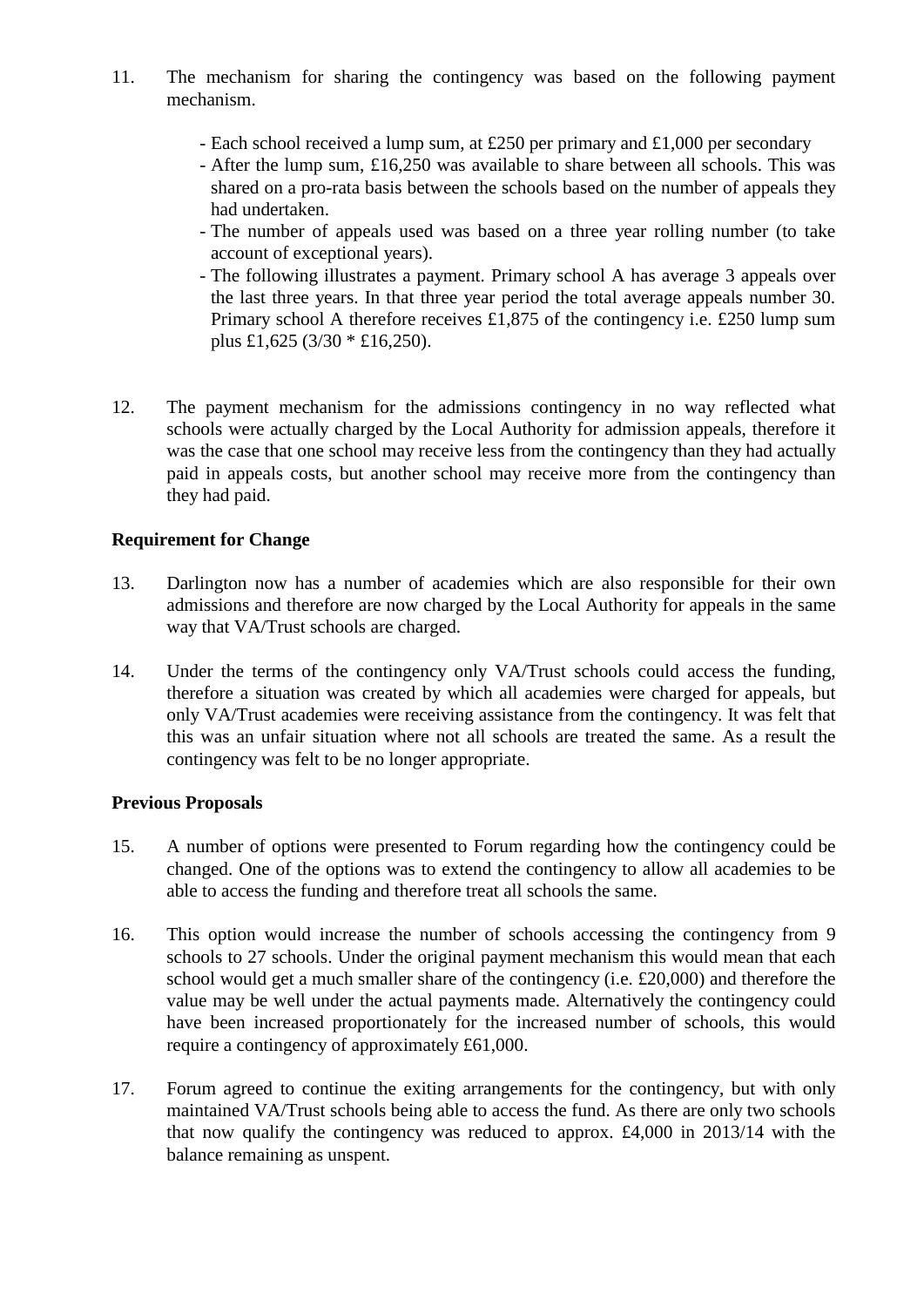18. The budget for the contingency was set at £5,000 in line with Forums agreement concerning the criteria for access (January 13), the saving on the contingency was added back into the funding allocated through the schools budget shares.

# **Appeal Costs**

19. The payment mechanism for the contingency was not based on the actual charges received by schools for appeals. The mechanism paid a payment to qualifying schools each financial year, based on the average number of appeals over the previous three years. The actual charges to schools for appeals from Democratic Services over the last three financial years are as follows.

| 2011/12   | 2012/13   | 2013/14   |
|-----------|-----------|-----------|
| 6,912.50  | 4,816.00  | 1,074.50  |
|           |           |           |
| 5,887.50  | 12,436.50 | 17,006.50 |
|           |           |           |
| 12,800.00 | 17,252.50 | 18,081.00 |
|           |           |           |
| 4,314.00  | 15,172.50 | 12,178.50 |
|           |           |           |
| 17,114.00 | 32,425.00 | 30,259.50 |
|           |           |           |

- 20. An option to consider is to change the contingency from a pro-rata of a fixed amount to reflect the actual cost to schools of appeals. As can be seen in the above table in all years the value of actual charges for appeals in VA/Trust schools was below the total value of the contingency, therefore it could be said that schools were overpaid. (It will actually be the case that some schools will have received more funding than the cost of the appeals, however some will have received less).
- 21. If all academy schools could access a contingency even using the actual charges the contingency would need to increase over the £20,000 that was allocated. This figure will rise over the years as more schools become academies.
- 22. Forum should note that in the budget build for 2014/15 the saving on the existing contingency (£15,000) has been added to the schools funding formula, therefore **all** schools will have received a "slice" of this funding through the unit values applied in the formula. Any increase in the contingency would therefore be a double fund to schools (although it is appreciated that the amount allocated through the funding formula is in no way linked to the actual cost of appeals).
- 23. Forum should also note that under the terms of the funding formula, guidance states that contingency budgets cannot be increased over the 2013/14 levels, therefore the contingency cannot be increased to more than £20,000. (As the Forum have set the 2014/15 value at £5,000, it may be in the 2015/16 budget setting that the DfE only allow future budgets to be at £5,000). This therefore limits the use of any contingency.
- 24. The actual spend on the 2013/14 contingency was £4,110, therefore the budget underspent by £15,890, this saving is to be rolled forward into 2014/15. Forum do have the opportunity to allocate this underspend, or alternatively it will form part of the plans for the whole overspend as discussed in agenda item 7.